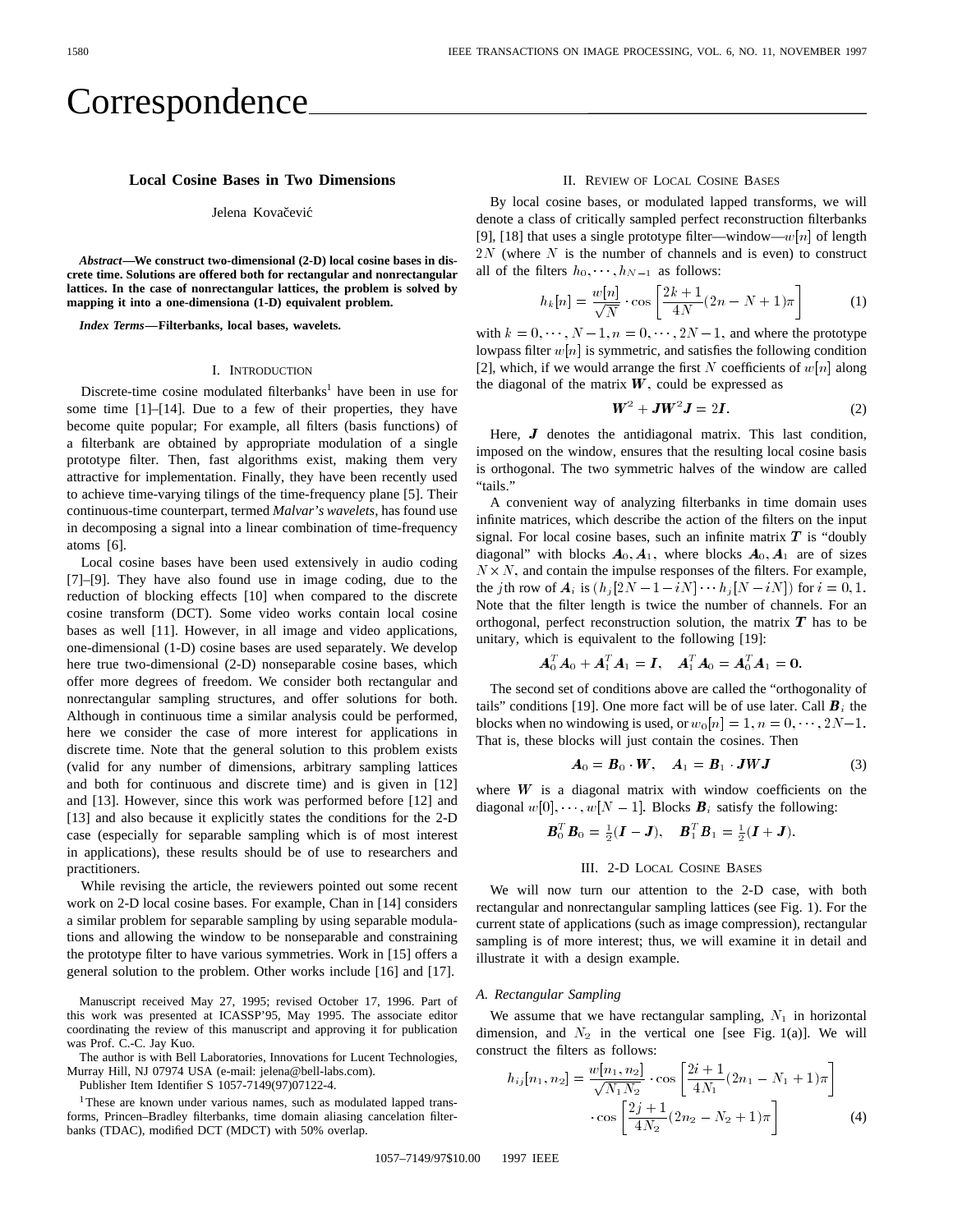

Fig. 1. Sampling lattices. The support of the filters is given by the shaded area. (a) Rectangular case. (b) Nonrectangular case.

with  $i = 0, \dots, N_1 - 1, j = 0, \dots, N_2 - 1$ , and  $n_1 = 0, \dots, 2N_1 1, n_2 = 0, \dots, 2N_2 - 1$ . This produces filters of sizes  $2N_1 \times 2N_2$ .<br>Note that the window will be assumed to be persymmetric, that is Note that the window will be assumed to be persymmetric, that is  $W = JWJ.$ 

Let us now try to find conditions for the filters to form a basis, that is, for them to be perfect reconstruction. The counterpart of one block-row of the matrix  $T$  is

$$
\boldsymbol{T}_1 = (\boldsymbol{D}_0 \quad \boldsymbol{D}_1 \quad \boldsymbol{D}_2 \quad \boldsymbol{D}_3)
$$

where each block  $\mathbf{D}_i$  is of size  $N_1N_2 \times N_1N_2$ . Since  $\mathbf{T}_1$  represents<br>convolution let us look at the shift reversed version of one filter convolution, let us look at the shift-reversed version of one filter,  $h_{00}$ . For example, see the matrix at the bottom of the page, where dimension  $n_1$  goes from left to right and dimension  $n_2$  goes from bottom to top. We can arbitrarily choose a scanning order, which we define to be from left to right, and bottom to top. This means that the action of the first filter will go into  $T_1$  as the following row-vector:

$$
h_{00}[2N_1 - 1, 2N_2 - 1] \cdots h_{00}[0, 2N_2 - 1]
$$
  
\n
$$
h_{00}[2N_1 - 1, 2N_2 - 2] \cdots h_{00}[2N_1 - 1, 0]
$$
  
\n
$$
\cdots h_{00}[0, 0].
$$

Then the first row of  $D_0$ , for example, will be

 $h_{00}[2N_1 - 1, 2N_2 - 1]$   $\cdots$   $h_{00}[0, 2N_2 - 1]$ 

Expressing  $h_{ij}[n_1, n_2]$  as in (4), we get that  $\boldsymbol{D}_i$  are given by

$$
D_0 = C_0 \cdot W_0
$$
,  $D_2 = C_2 \cdot JW_0J$ ,  
\n $D_1 = C_1 \cdot W_1$ ,  $D_3 = C_3 \cdot JW_1J$ .

Here,  $C_i$  contain the modulating cosines, while diagonal matrices  $W_i$  contain appropriately placed coefficients of the 2-D, window function  $w[n_1, n_2]$  as

$$
\mathbf{W}_0 = \begin{bmatrix} w[0,0] & & & \\ & \ddots & & \\ & & w[N_1-1,N_2-1] \end{bmatrix}, \\ \mathbf{W}_1 = \begin{bmatrix} w[N_1,0] & & \\ & \ddots & \\ & & w[2N_1-1,N_2-1] \end{bmatrix}
$$

where we use the same scanning order as before. Note that since we have imposed on the window to be centrally symmetric (persymmetric),  $D_2$  and  $D_3$  have factors,  $JW_0J$  and  $JW_1J$ , respectively. Blocks  $C_i$  are given by

$$
C_0 = B_{0_2} \otimes B_{0_1}, \quad C_1 = B_{0_2} \otimes B_{1_1}
$$
  

$$
C_2 = B_{1_2} \otimes B_{0_1}, \quad C_3 = B_{1_2} \otimes B_{1_1}
$$

where block  $B_{i_j}$  is the *i*th block in dimension *j* as in (3). To obtain the conditions for perfect reconstruction, we have to make sure that all overlapping tails give zero, and that  $T_1$  is unitary, that is

$$
\boldsymbol{D}_0^T \boldsymbol{D}_0 + \boldsymbol{D}_1^T \boldsymbol{D}_1 + \boldsymbol{D}_2^T \boldsymbol{D}_2 + \boldsymbol{D}_3^T \boldsymbol{D}_3 = \boldsymbol{I}, \tag{5}
$$

$$
\boldsymbol{D}_1^T \boldsymbol{D}_0 + \boldsymbol{D}_3^T \boldsymbol{D}_2 = \mathbf{0},\tag{6}
$$

$$
\boldsymbol{D}_3^T \boldsymbol{D}_1 + \boldsymbol{D}_2^T \boldsymbol{D}_0 = \mathbf{0}, \tag{7}
$$

$$
\boldsymbol{D}_3^T \boldsymbol{D}_0 = \mathbf{0}, \tag{8}
$$

$$
\boldsymbol{D}_2^T \boldsymbol{D}_1 = \mathbf{0}.\tag{9}
$$

Conditions (6)–(9) can be easily verified while (5) will lead to the conditions on the window, the first one being the 2-D counterpart of (2)

$$
W_0^2 + JW_0^2J + W_1^2 + JW_1^2J = I,
$$
  
\n
$$
-W_0(I \otimes J)W_0 + JW_0J(I \otimes J)JW_0J
$$
  
\n
$$
+W_1(I \otimes J)W_1 - JW_1J(I \otimes J)JW_1J = 0,
$$
  
\n
$$
W_0JW_0 - W_1JW_1 = 0,
$$
  
\n
$$
-W_0(J \otimes I)W_0 + JW_0J(J \otimes I)JW_0J
$$
  
\n
$$
-W_1(J \otimes I)W_1 + JW_1J(J \otimes I)JW_1J = 0.
$$

To summarize, in the 2-D case with rectangular sampling, we will have up to  $(N_1N_2)/2$  free variables. Compare that to  $(N_1 + N_2)/2$ free variables in the 2-D case with separable sampling.

# *B. Nonrectangular Sampling*

The nonrectangular case is a more difficult one. We will describe a solution that will use a particular mapping from one dimension into two dimensions. Note that this solution would mean that the filters are obtained by shifting the prototype filter along a line, and that it is very similar to what was done in [20]. It will hold for an even sampling density  $N$ . First, we find the upper-triangular form of the sampling matrix

$$
\boldsymbol{D} = \begin{bmatrix} a & b \\ 0 & c \end{bmatrix}
$$

with  $N = \det(D)$  and we assume that b and c do not have common factors [see Fig. 1(b)]. For the support of our filters, we will take two unit cells, the ones located at points  $[0, 0]$  and  $[a, 0]$ . Then, define the filters as follows:

$$
h_k[n_1, n_2] = \frac{w[n_1, n_2]}{\sqrt{N}} \cdot \cos \left[ \frac{2k+1}{4N} (2(cn_1 - bn_2) - N + 1)\pi \right]
$$
 (10)

$$
h_{00}[2N_{1}-1,0] \qquad \cdots \qquad h_{00}[N_{1},0] \qquad \qquad h_{00}[N_{1}-1,0] \qquad \cdots \qquad h_{00}[0,0]
$$
\n
$$
\vdots \qquad \vdots \qquad \vdots \qquad \vdots \qquad \vdots \qquad \vdots
$$
\n
$$
h_{00}[2N_{1}-1,N_{2}-1] \qquad \cdots \qquad h_{00}[N_{1},N_{2}-1] \qquad h_{00}[N_{1}-1,N_{2}-1] \qquad \cdots \qquad h_{00}[0,N_{2}-1]
$$
\n
$$
\vdots \qquad \vdots \qquad \vdots \qquad \vdots \qquad \vdots \qquad \vdots \qquad \vdots \qquad \vdots \qquad \vdots \qquad \vdots \qquad \vdots
$$
\n
$$
h_{00}[2N_{1}-1,2N_{2}-1] \qquad \cdots \qquad h_{00}[N_{1},2N_{2}-1] \qquad h_{00}[N_{1}-1,2N_{2}-1] \qquad \cdots \qquad h_{00}[0,2N_{2}-1]
$$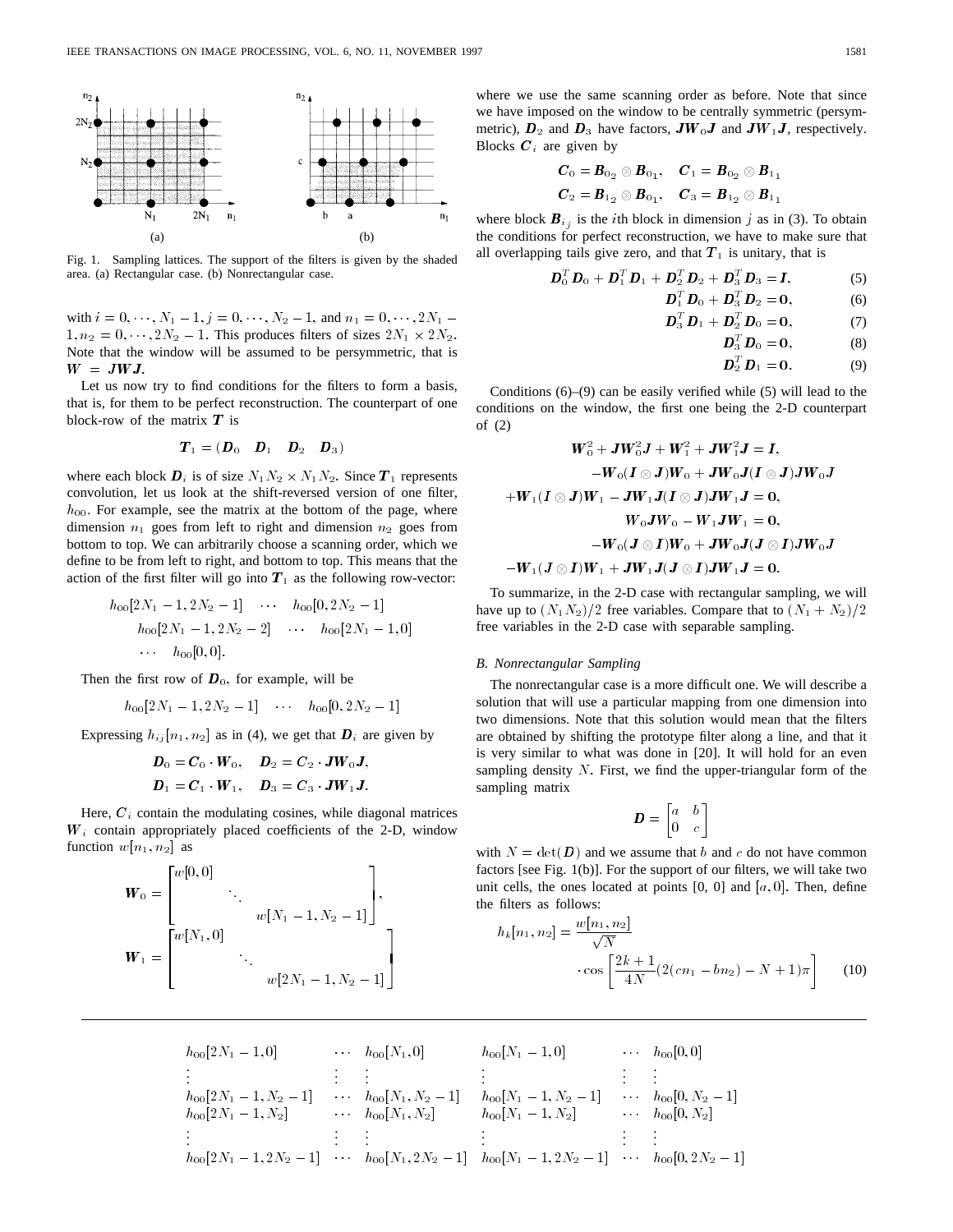

Fig. 2. Examples of the separable window (left column) versus the nonseparable window (right column) for the rectangular sampling by eight in both horizontal and vertical dimensions. The first row gives contour plots of the two windows, while the second and the third rows give contour and log plots of the magnitude of the frequency response.

with  $k = 0, \dots, N - 1$ , and  $n_1, n_2$  belonging to the unit cell as explained above. Now define the scanning order to be along the second axis first, that is

$$
[0,0] \left[\frac{b+1}{c},1\right] \cdots \left[\frac{c-1}{c}(b+1),c-1\right] [1,0] \cdots \tag{11}
$$

By doing this, we have mapped the problem into a 1-D problem, that is

$$
h_k[0,0] = h_k[0]
$$

$$
h_k\left[\frac{b+1}{c},1\right] = h_k[1]
$$

$$
\vdots
$$

$$
h_k\left[2a-1+\frac{(c-1)(b+1)}{c},c-1\right] = h_k[2N-1].
$$

Thus, if we take blocks  $A_i$  to be the formulation shown at the top of the next page, then all the relations without windowing hold and all the proofs are equivalent. We only need to take care of the window. It has to be persymmetric and

$$
w^{2}[n_{1}, n_{2}] + w^{2}\left[\frac{(c-1)(b+1)}{c} + a - 1 - n, c - 1 - n_{2}\right] = 2
$$

or equivalently

# $W^2 + JW^2J = 2I$

since we have used the same scanning order as in (11) to put the window coefficients into  $W$ . Note that this condition is exactly the same as in the 1-D case given in (2). In the quincunx case, for example, this scheme would lead to 1-D filters. However, if we replace  $cn_1 - bn_2$ with  $n_1 + n_2$  where  $[n_1, n_2] \in \{[0, 0], [1, 0], [1, 1], [2, 1]\}$ , the whole problem is again mapped into a 1-D problem and thus easily solved. Note though, that the quincunx case is not of much interest, since it has only two channels and filters have only four taps.

### *C. Design Example*

To illustrate constructions we presented in the previous section, we will choose rectangular subsampling and compare the separable to the nonseparable window. The sampling lattice is rectangular with sampling by eight in each dimension, thus the filters are of size 16  $\times$ 16 (as well as the window). The design procedure for the window can be found in [13]; the window was obtained by minimizing the energy in the region outside of  $[-\pi/2, \pi/2] \times [-\pi/2, \pi/2]$ . The result of the design procedure is given in Fig. 2. The left side shows rectangular sampling by eight in both horizontal and vertical directions with a separable window, while the right side shows the same sampling with